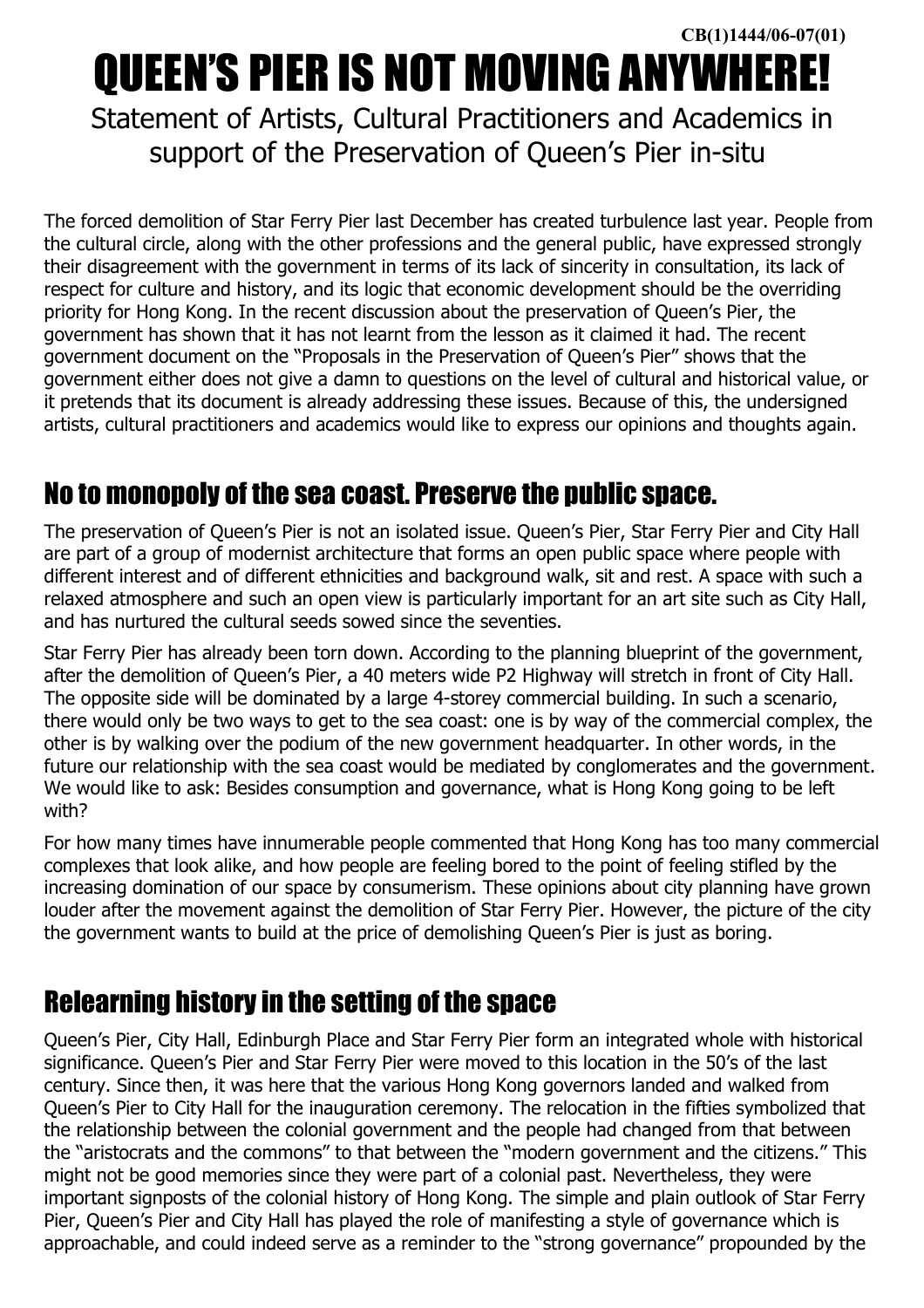Chief Executive, Donald Tsang.

Since the movement for Star Ferry Pier, numerous art, academic and cultural activities, and people's actions have taken place at Queen's Pier. In an effort to reshape a pier which symbolizes the authority of the colonial government into a site that stimulates and gathers together the power of the people, many people in the cultural field have been working hand in hand with other citizens to initiate and organize autonomous activities at Queen's Pier. Say goodbye to the state of colonization, and it is from here that the people start off again. It is at this aging pier that history is being written, and they are (and will be) important parts of the memory of the people of this city.

The Murray Building was finally "relocated" to Stanley Bay 20 years after it was demolished. The building is now a commercial complex. Its original value is gone forever. It is a good example to educate ourselves of how "relocation" has failed. Calling it "preservation" when history and space as the context are ignored is actually a means to bury memories. Please excuse us for being sober and pessimistic: we are afraid that the present suggestion of the government to "relocate" the Queen's Pier is another sacrifice.

# PR tactics are not sincerity

In the long duration of 10 years between 1998 and now, the government has only carried out public consultations casually with regard to the Third Phase of the Central Reclamation. It has never invited the Hong Kong people to say one word about the preservation of Star Ferry Pier and Queen's Pier. We have not seen the government providing the professional organizations or the citizens with sufficient information so that they might assess the proposed plans or propose alternative plans. The silence resulting from the manipulation of the government has been used as a permit for the demolition of the two piers. When professional bodies were "invited" to make suggestions about the preservation of the Queen's Pier, they simply could not get sufficient information from the government. On the other hand, by exaggerating the magnitude of the contract and the loss it implied in terms of money, all plans to preserve Queen's Pier in-situ are excluded. In fact, no contract has ever been signed for the new "overrun tunnel for the airport rail (460 meters)" and the "Mody Building", both of which have been used by the government as reasons for the demolition of the Star Ferry Pier and the Queen's Pier.

Since the public furor over the demolition of Star Ferry Pier, the government has not shown any progress in its way of thinking in city planning, and has not really integrated the ethos of cultural conservation. Instead, "conservation" and "collective memory" have only become means of its public relation. Having been a colony, Hong Kong has too often been written into a history which we do not identify with, and which is filled with blank pages and fragmentations and trauma and meanings between the lines. Could we allow ourselves and the next generations to reshape and reflect on our history in its original and given settings? Could we also allow ourselves and the next generations to have free exchanges in the public space rather than to be only engaged in consumption activities, and to end up anesthetized in the encompassing of fake antiques, forgetting about life and about living?

# We demand that Queen's Pier be preserved in-situ.

Statement initiated by **Leung Man Tao, Lee Ou Fan, Ma Ka Fai, Dung Kai Cheung, Ng Chun Hung, Cheng Wai Pang (Siu Sai), Kith Tsang Tak Ping, Anson Mak Hoi-Shan, Mee Kam Ng, Alvin Y So, Mirana May Szeto, Chen Yun Chung, Tang Siu Wah**

April 17, 2007 Hong Kong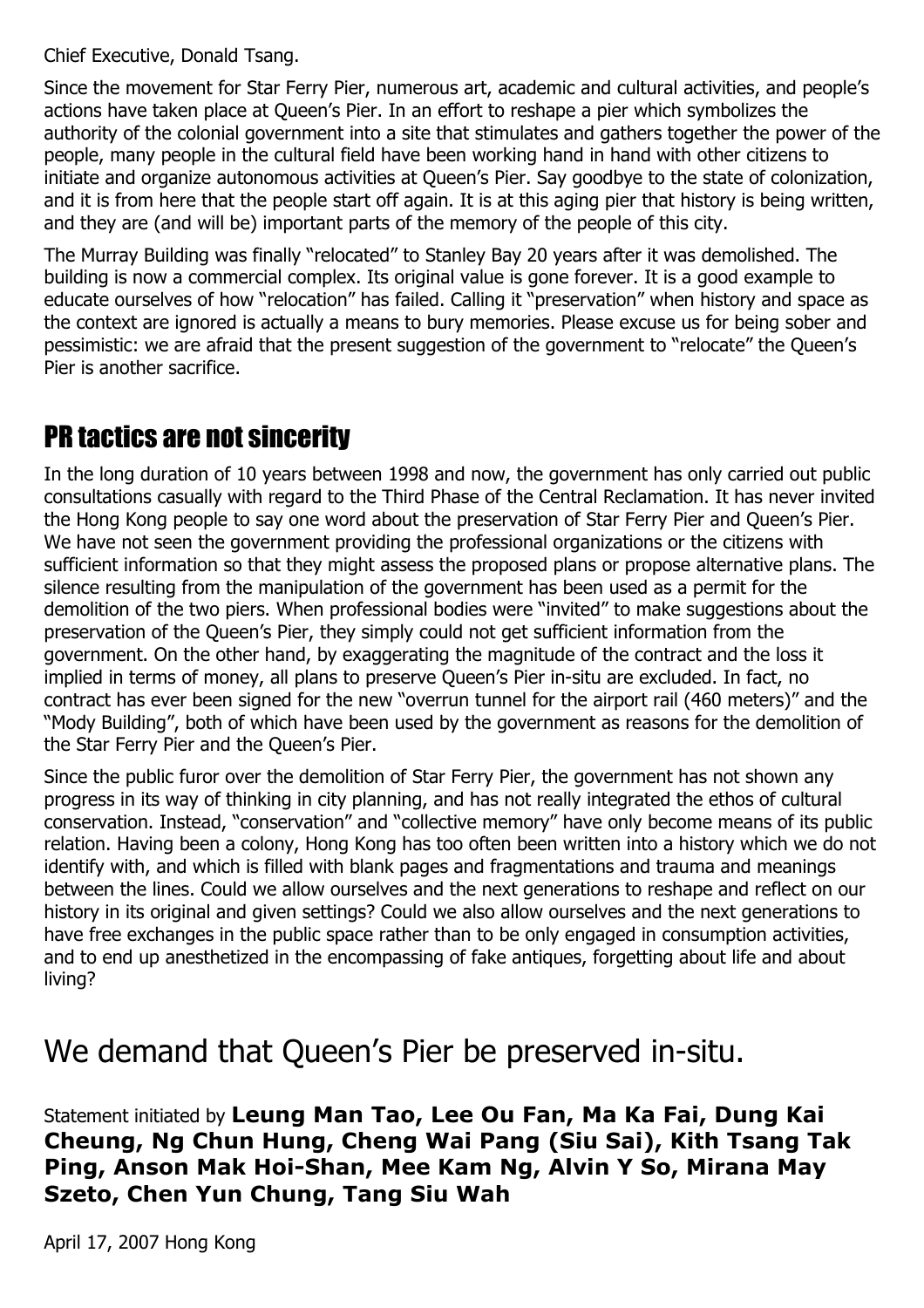#### 本文件旨在簡述要求原址保留皇后碼頭的理據

#### 問:皇后碼頭的去留到底影響到甚麼基建工程?

答:根據房屋及規劃地政局於二零零七年三月向立法會提交的文件,直接影響皇后碼頭的基 建工程有:有機場鐵路延展掉車隧道、民耀街現有箱形排水暗渠的擴建工程及 P2 路網絡。

### 問:機鐡掉頭隧道不是必須的嗎?

目前的機場鐵路掉頭隧道長約八十米,而政府規劃中的延伸掉頭隧道共長五百米。其作用是 縮短列車之間的時距,增加載客量以應付日後機鐵和港島北線使用。

共五百米的延伸隧道,只有四十米是包括在中環第三期填海工程的合約內。此四十米隧道是 為加強安全而設,按房屋規劃及地政局提供的地圖顯示,四十米的隊道只會觸及舊天星碼頭 的左上方,距離皇后碼頭還有大段距離,即使按合約興建也不需要拆毀碼頭。而餘下的四百 六十米,除了並未簽訂任何合約外,其服務對象更是十年後才決定是否落實興建的北港島線 ﹝交通專家指興建可能性愈來愈微﹞,以及載客量一直偏低的機場鐵路。以機鐵現時的低載 客量而言,是否有需要為增加班次而延長掉頭隧道令人懷疑;而現在就為十年後大有可能放 棄的北港島線在新填海區地底預留一個大窟窿,不僅不合理,是否符合規劃原則也是值得相 権。<br><br>若不興建這條有可能浪費數億元的四百六十米隊道,原址保留皇后碼頭〔甚至天星碼頭〕就

再無問題。

#### 問:箱形排水暗渠的擴建工程及 **P2** 路網絡不是必須的嗎?

兩項工程都包括在中環第三期填海工程的合約內,但兩項工程都是可以透過更改設計避開皇 后碼頭。

道路專家指出,政府為四線行車的 P2 路預留了四十米闊的地方﹝比六線行車的干諾道中還 要闊〕,只需做簡單的設計變更並盡快刊憲,並不會對整體工程有延誤〔畢竟現在用來起 P2 路的海還未填好) 。至於箱形暗渠,民間團體的工程師認爲,此暗渠並不一定要穿過皇 后碼頭而建,可以改於天星及皇后碼頭中間的位置出海;不過就算不更改暗渠的走線,暗渠 亦可以以「樁柱轉移」的方式興建,以免破壞上方的皇后碼頭。根據政府的文件,相對於整 個價值三十九億元的中環第三期填海工程,以「樁柱轉移」的方法保留整個皇后碼頭結構的 造價僅為六千五百萬,即整個工程的百分之一點七左右。

#### 問:政府提供的方案 **d**「拆散重置」,是否一個具保育視野的方案?

不是。

歷史建築座落的位置以及與周圍環境的關係,是構成其歷史意義的重要部分。對於皇后碼頭 而言,保留其位置更是特別要堅。皇后碼頭與大會堂、天星碼頭及愛丁堡廣場是在五十年代 開始規劃出來的現代主義建築群,代表着殖民時期的一個重要階段。若將皇后碼頭重置於別 處,香港的下一代將無法透過原來的空間布局理解殖民者當年的規劃意念,只會視之為一塊 不甚美觀的舊石屎,歷史意義蕩然無存。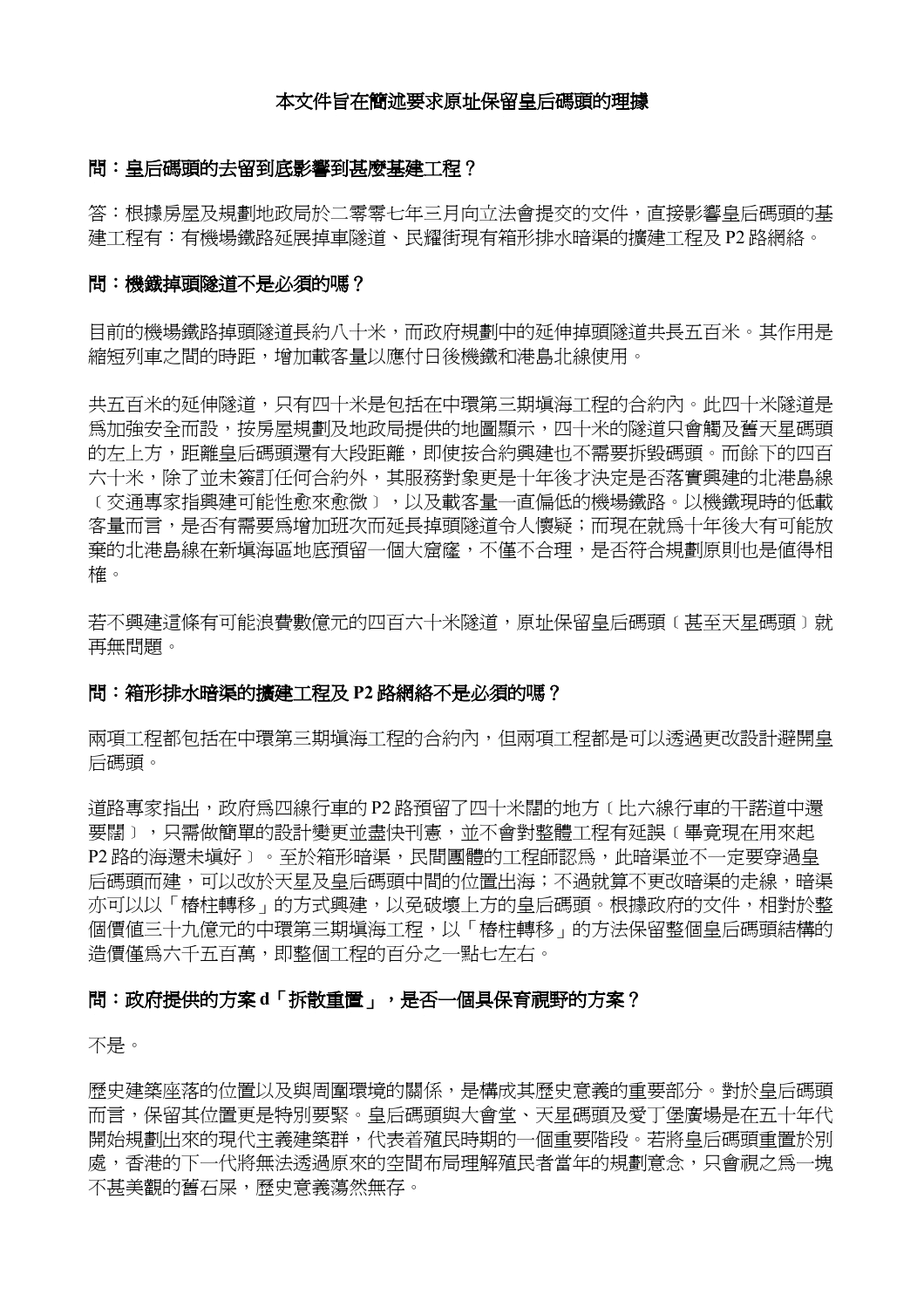原址保留的重要性並非信口開河,中央政府在二零零零年通過的《中國文物古蹟保護準則》, 其中第十八條就列明歷史建築「必須原址保護」,「只有在發生不可抗拒的自然災害或因國 家重大建設工程的需要,使遷移保護成為唯一有效的手段時,才可以原狀遷移,易地保護。」 ﹝這套準則乃通過國際合作努力並且以《威尼斯約章》(1964 年)及國際古蹟遺址理事會 澳洲分會的《布拉約章》(1979年制定,1999年修訂)為藍本制訂而成,代表當前國際最 佳的保育準則。﹞

香港政府過往亦不是沒有試過以拆散重置方式「保育」歷史建築,但效果強差人意,就算政 府官員自己亦表示不理想。以原址位於金鐘的英軍兵營美利樓為例,一九八二年被拆件後放 在貨倉十數年,上世紀九十年代尾才重置於港島南部的赤柱。古物古蹟辦事處一級助理館長 ﹝都市建築﹞蕭寶儀小姐零三年在一次訪問中談到美利樓保育。她說:「新的結構不能反映 十八世紀的歷史發展和建築特色,建築物的價值已減低。畢竟,它是香港首個重新安置的工 程,但不符合國際標準。美利樓在拆卸二十年後重建,許多建築記錄和物料已潰失或損壞, 這令到新舊美利樓有差異,例如,工程師和建築師運用綱和水泥興建結構。因為新的建築物 與原來的已不同,古物諮詢委員會於探訪美利樓後,決定將它由一級降為普通建築物。」 ﹝參長春社報告〈文物保謢報告--香港與海外經驗〉第七十頁﹞

房屋及規劃地政局長孫明揚上月在向立法會報告政府屬意的方案 d 時,曾以美利樓作類比。 可是,美利樓絕不是歷史建築保育的模範,而是消滅歷史、破壞建築物原貌的反面教材。

### 問:政府﹝尤其負責古物保育的部門﹞在保育皇后碼頭的事情上有沒有按恰當的程序辦事?

沒有。

皇后碼頭的去留無論如何都是文物保育問題。按常理,應該先由香港的古物保育部門研究並 評估碼頭的歷史地位,再由規劃部門制定最適當的保留方案,先後次序不能倒轉。但在香港, 情況卻剛剛相反。自從一月份政府在政治壓力下與民間團體討論開始,政府一直將問題定性 為規劃及工程問題。無論是向立法會匯報還是向傳媒喊話,政府官員幾乎對皇后碼頭的歷史 價值隻字不提。

另一方面,肩負文物保育重責的古物古蹟辦事處和古物諮詢委員會,一直被規劃部門牽着鼻 子走,不敢站出來獨立地向政府提供意見。康文署助理署長吳志華博士在四月四日的「保留 皇后碼頭民間公聽會」上表示,古物諮詢委員會最快只能於五月份才為皇后碼頭評級﹝其時 立法會已經完成就保留皇后碼頭的工程撥款申請﹞,而有關評級是「為了配合政府的重置方 案」,協助古物古蹟部門在重置工程完成後表述其「歷史價值」。亦有政府消息人士向傳媒 表示,「雖然古物諮詢委員會尙未爲擁有五十三年歷史的皇后碼頭進行評級,但......不存在 評估問題,因為政府目前不是清拆碼頭,而是循保護文物的角度重置皇后碼頭,類似保存美 利樓的做法,與古物諮詢委員會沒有衝突。」〔三月二十七日信報〕

吳博士與消息人士的講法大有相榷餘地。皇后碼頭的歷史地位,應該是考慮以何種方式保育 的基礎,現在他們卻先接受了明知不如理想的「拆散重置」方案 d,再來為皇后碼頭評估價 值,分明是本末倒置。

#### 問:政府根據甚麼決定清拆天星及皇后碼頭?

答:自保衛天星和皇后碼頭的運動展開以來,政府一直以「合約已簽訂」、「尊重合約精神」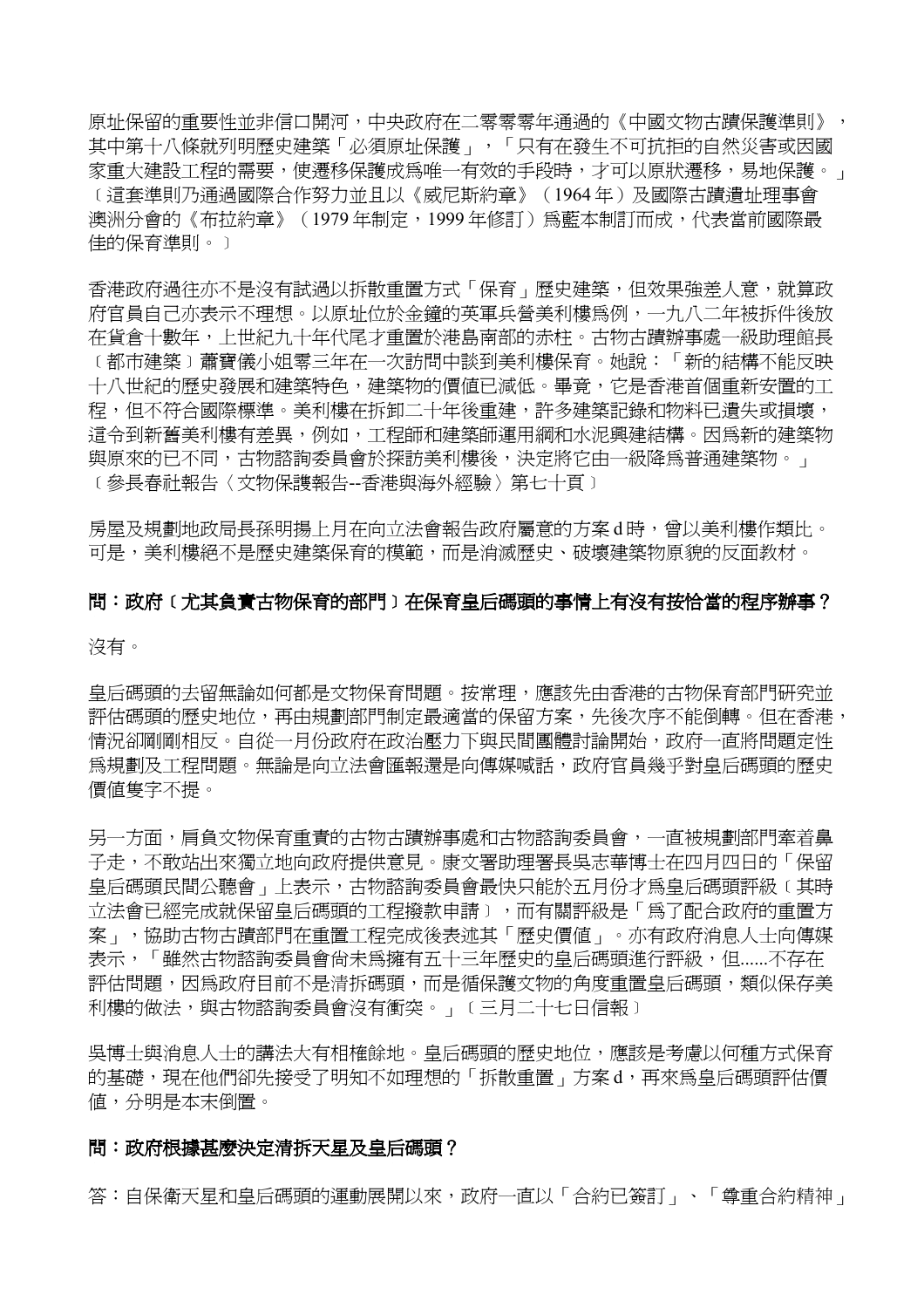等修辭回應公眾輿論,製造所有合約皆神聖不可侵犯的假像。去年十二月時房屋規劃及地政 局局長孫明揚回應天星碼頭清拆時,他所提及的「合約已批出」所指的不是摩地大摩、不是 p2 路、也不是箱形排水暗渠,而只是清拆天星碼頭的合約。我們要問,既然政府現在可以 押後清拆皇后碼頭幾個月,天星碼頭的清拆工程又怎會是絲毫不能延遲?

暫且撇開天星皇后對香港的歷史和文化價值,涉及天星和皇后碼頭的第三期填海工程的「合 約」,究竟包括甚麼,各項工程合約簽署的情況為何等,有關當局一直含糊其辭,令市民認 為「皇后碼頭必須拆」是一個既定事實。

### 問:有人說,原址保留皇后碼頭將會令其成爲一座可笑的涼亭,你們如何回應?

沒錯,如果政府堅持中環第三期填海工程,原址保留下來的皇后碼頭將會成為一座涼亭,這 是無可奈何的事。

這裏我們要提出兩點。

口一)最理想的保育當然是在原址保留建築物的同時,維持建築物原來的功能,這亦是我們 争取的最終目標。我們希望提醒政府,無論是拆毀天星、皇后碼頭以至於整個中環第三期填 海計劃,市民的反對聲音都沒有得到重視;而終審法院在零四年裁定所有填海工程都要符合 「凌駕性公眾需要」後,政府未有按新原則就中環第三期填海工程再諮詢公眾,令市民再無 機會提出反對意見。因此,反對填海,原址保留皇后碼頭的建築物及功能,並非蠻不講理。

﹝二﹞在難以阻止中環第三期填海工程的前提下,我們要對保育皇后碼頭的各個原則定立優 次及作出取捨。我們認為,保育皇后碼頭最重要的原則是保留其歷史意義、其次是保留其功 能、再其次才是美觀。正如前面所述,要保留皇后碼頭的歷史意義,必須是原址保留,但原 址保留又必然令碼頭喪失原來功能;在權衡輕重後,我們認為將碼頭遷到新海濱以維持其功 能,並不是保育皇后碼頭的最佳方法。

香港市民不願見填海、也不願見天星、皇后碼頭被拆。因此,原址保留的「皇后涼亭」除了 讓下一代了解殖民者管治的歷史外,也可以讓他們親眼見到,回歸後的特區政府如何繼續漠 視「保護城市環境」的責任,將市民共同擁有的維多利亞港私有化為「摩地大商場」。「皇 后涼亭」將成為香港城市過度發展的見證,成為當政者的警惕。

本土行動 2007 年 4 月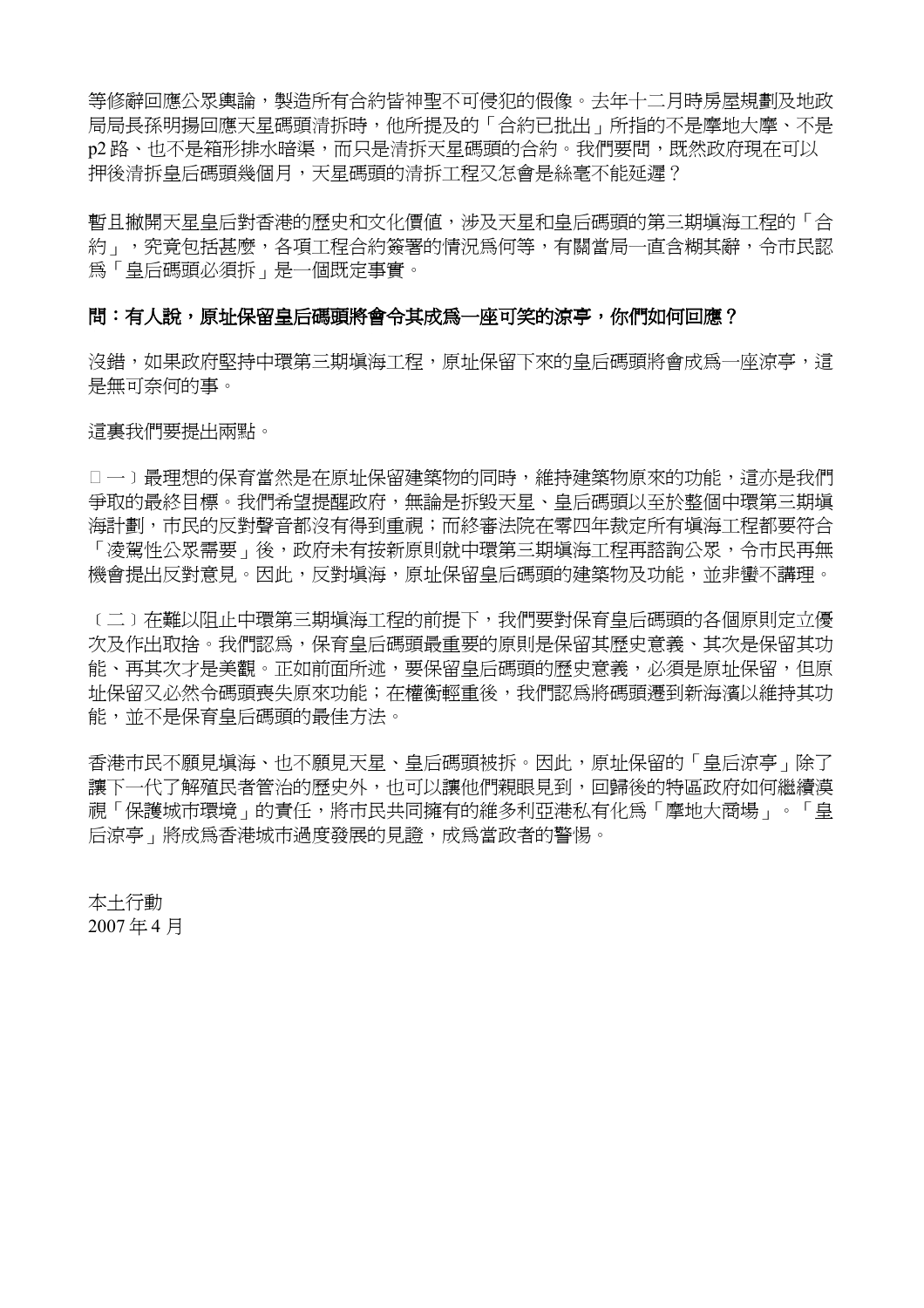陳清僑(嶺南大學文化研究系教授)、熊一豆、素黑(評論人)、黃 若玫、 惠貞、劉國英、葉蔭 聰、金佩瑋(公民起動成員)、梁美儀、潘毅、陳順馨、蔡寶 、梁偉怡、何芝君、黃英琦(公民 起動成員)、何秀蘭、古學斌、TAN See Kam、楊陽、李小良、梁旭明、潘國靈(評論人)、李智 歷良、張 君、Wong Yu-Pang、So Lok Yee, Sophia、沈寶莉、陳潔華、馬國明(評論人)、邵家臻 (評論人)、李偉儀、劉美兒、羅永生、鄧正健、sandy chan man yee、何翹楚、梁麗清、陳錦華、 聶依文、蔡穎儀、鍾緯正、馬樹人、Markus Reisenleitner、馬傑偉(中文新聞及傳播學院副教授及 研究學部主任)、Kenny Ng、Ku Shuk Mei, Agnes、李慧嫻、蕭競聰、朱凱迪(媒體工作者)、陳 景輝、周思中、江瓊珠、周保松、Staci Ford、林宗弘、何式凝(港大社會工作及社會行政學系副教 授)、Travis Kong、梁漢柱、Daniel F. Vukovich、Ellen Yuen、鄭敏華(**SEE** 網絡)、陸迎霜、許 日銓(香港大學美術博物館館長)、阿丙、梁啓智、Linda CH Lai黃、 世澤、張翠容(媒體工作 者)、游靜、許漢榮、Su Ngai、歐贊年、Donna Chu、陳健華、徐承恩、李照興(評論人)、陳也 (專欄作家)、湯禎兆(評論人)黃、陳慧燕、 思存、陳效能、鄭宇碩(城市大學政政系講座教 授)、文潔華(浸會大學人文學科課程主任及宗哲系教授)、Day Wong、楊秀珠、plato、

呂文珊、楊韻、高麗珊、林偉雄、Miranda Tsui、歐陽應霽(文化人)、辛朗庭、廖淑嫻、蔡芷筠、 梁以瑚(全人藝動及藝術在醫院主席)、劉建華(評論人)、陳世樂、楊秀卓、何慶基(國際藝評 人協會香港分會主席)、白雙全(藝術工作者)、陳靜昕、鄭怡敏、嘉莉、張康生、李傑、梁美萍 (藝術工作者)、文晶瑩(城大創意媒體學院導師)、梁志和(**Para/Site** 藝術空間)黃、 志恆 (Para/Site 藝術空間)、Christina Li、蘇恩祺、何淑儀、何渭枝、梁展峰、李民偉(**Para/Site** 藝 術空間)、張鐵樑、王偉健、陳啓賢、Choi Chi Kit、彭倩幗、余祖慰、趙欣珮、樊俊佳、Chan Kwan Wai、RlingJet、wallis leung、Adonian Chan、斐、王毓生、張蓓麗、Lau Cheuk Hang、范國 偉、黎健強(藝評人)、Hong Kong Design Community、Habitus、

江康泉(漫畫家)、智海(漫畫家)、Colan Ho+david chan、Au-Yeung Wai Hon、劉莉莉(漫畫 家)、二犬十一咪、Sindy Lau,袁樹基,**miranda yiu**(插圖師協會主席)、尊子(漫畫家)、 Milton Wong、Man Lai Yeung, Joey、Don Mak 麥震東、Fei Wong 黃俊飛、Patrick Pun 潘嘉良、花 苑、一木、Stella So、淡水、陳清華、Emily Chau、何昆霖、勞玉明、葉曉薇、楊東龍、黎明海、 莊依琪、bubi au yeung、香港插畫師協會、

譚家明(導演)、蔡甘銓、甘文輝、葉玉梅、張偉雄(香港電影評論學會)、朗天(香港電影評論 學會主席)、馮家明、周強、羅展鳳(香港電影評論學會)、鄧肇恒、羅卡

謝柏齊、沈嘉豪、謝至德、阮小芹、戴毅龍、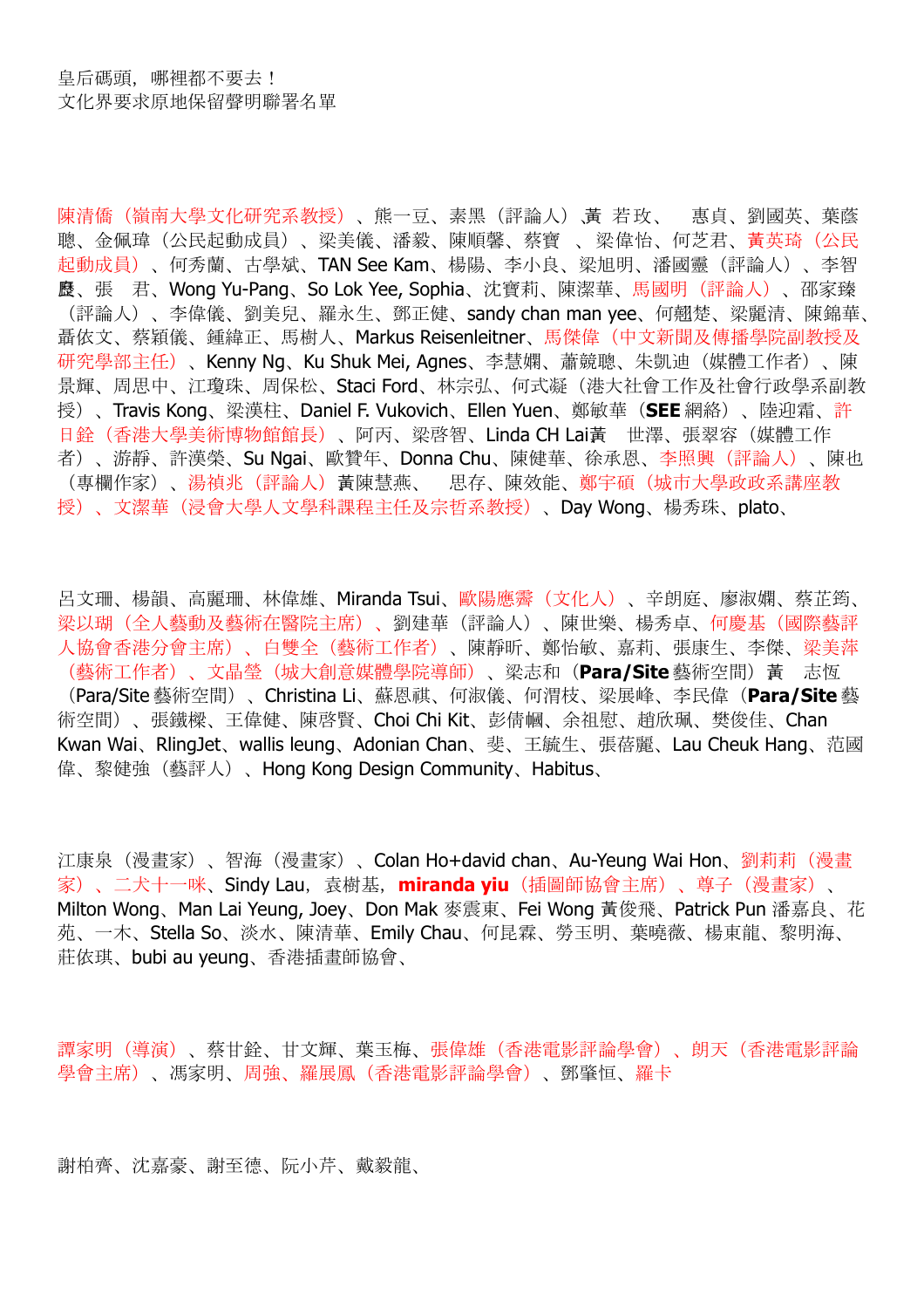解端泰、羅出世、吳永順(香港建築師學會)、Cheung Hoi Kwan、Chan Tsz Ching、Tang Wai Kwong、Chong Wing Chi、Liu Wai Man、Wu Sou Chi、馮偉恩、

Leo Cheung of Fruit Punch、Su Ngai、曾永曦、林忌、關勁松、袁智聰(樂評人)、潘德恕、譚國 明、何謙信、陳銘匡、郭達年(黑鳥成員)、Cedric Maridet、陳樂斌、FalseAlarm、在草地上、粉 紅A、噪音合作社、Superday、My Little Airport、The Marshmallow Kisses、22 cats、

羅靜雯(影畫戲藝術總監)、袁堅樑、甄拔濤、莫昭如(亞洲民眾戲劇協會)、孫惠芳、洪節華、 祝雅妍、陳炳釗(前進進戲劇工作坊創作總監)、甄明慧、歐陽東、潘詩韻(劇場組合)、嚴惠英、 陳國慧、何應豐(瘋祭舞台藝術總監)、盧偉力(浸會大學電影及電視系副教授)、鄧樹榮(演藝 學院講師)、詹瑞文(劇場組合藝術總監)、甄詠蓓(劇場組合藝術總監)、黃 婉玲、何來(舞 者)、PS 劇場、一代人公社、二二六工程、

葉輝(詩人**/**資深報人)、陳智德(詩人**/**香港文學研究者)、洛謀、葉愛蓮、鄧阿藍(詩人)、羅 貴祥(詩人)、不信、飲江、呂永佳、黃燦然(詩人)、何福仁(詩人)、洛楓(詩人)、廖偉棠 (詩人)、可洛、鄭政恒、陳志華、陳寧、麥樹堅、蘇娜、陳麗娟、袁兆昌、周子恩、禾迪、張婉 雯、說韓麗珠(小 家)、李金鳳(詩人)、雨希、李芷昕、孟浪(中國流亡詩人)、樊善標、陳子 謙、郭詩詠、黎佩芬、陸 而、杜家祁(詩人)、楊佳嫻、許赫、鴻鴻(台灣詩人)、夏夏、梁偉 詩、譚以諾、aki、鄺梓桓、說謝曉虹(小 家)、梁璇筠、張家瑜、陳開源、馮瑀珊、灰明、詹愷苾 鍾國強(詩人)、

鄭依依、林藹雲、董肇中、蔡傳威、Yoko Leung、陳慧玲、陳浩倫、張嘉雯、蕭曉華(傳媒工作 黃者)、 靜、盧燕珊、李卓倫、

陳日東、鄭斌彬、施德安、Tiffany Sum、Esther Yeung 、陳嘉麗、Francis Chan、陳序慶、林萬、 步羅黃嘉欣、郭蓬娥、羅 勤、 永成、陳慧玲、au-yeung wai hon、郭梓祺、李筱怡、徐岱靈、沈偉 男、蘇穎詩、鄺珮詩、Alex Hui King Yip、Celia、Ng Kwun Lun, Tony、irene c吳 真、Ko Tin Yan、陳穎妍、徐逸、Katherine Lee、Pamela Tam、陳巧盈、馮惠卿、霍瑞棠、徐映雪、岑倩衡、 余振雄、Raymond Chow、冼家佩、Kobe Ho、Orange Ip、呂媛、一蚊健、小狼、唐嘉汶、鄭潔心、 周堅、李耀基、陳惠芳、Sunny、Michele Chui、劉思航、翟桐、Ada Lee、羅婉儀、梁惠敏、高小 蘭、張培樂、彭誠昌、三木、Lau Cheuk hang、蘇守忠、甘霍麗貞、周峻任、杜惠珍、冼惠芳、麥 鋒慈、徐益堯、周綺薇、麥天男、Robert Iolini、Christina Chan & Alok Leung of Lona Records、鄧 黃鳳吳瓊、 乃忠、姚淑珍、朱健儀、馮錦新、譚偉峰、 煬梓、李芷筠、Cheng Oi Man、Ho Yuen Yi、公民起動、重建監察、lantaupost